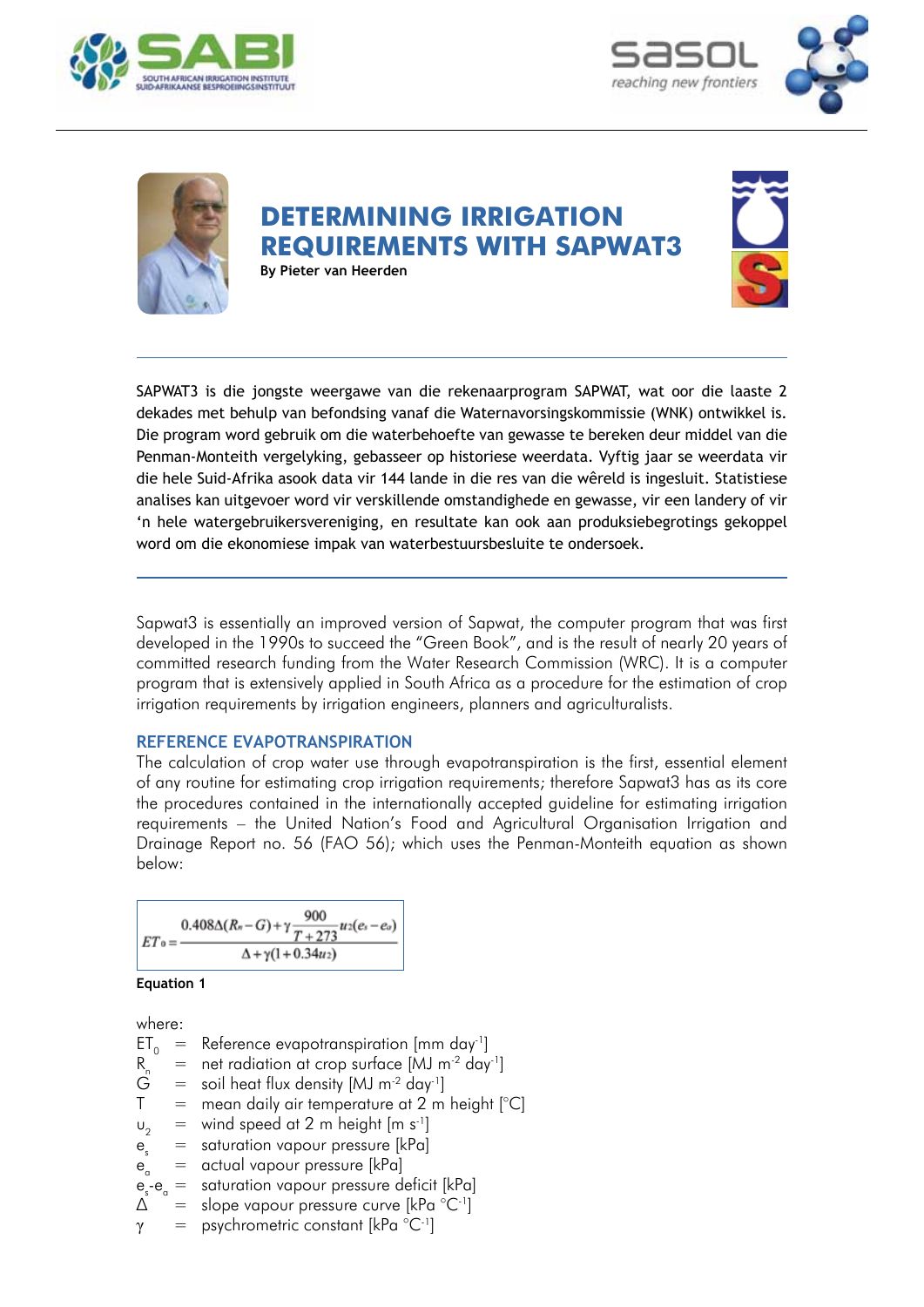



The ET $_{\circ}$  value that is calculated with the Penman-Monteith equation represents so-called "short grass" reference evapotranspiration, which can be defined as the rate of evapotranspiration from a hypothetic crop which would closely resemble evapotranspiration from an extensive surface of green grass cover of uniform height, actively growing, completely shading the ground and not short of water. Previously, pan evaporation figures were used as reference, which, although still valid, has limited application in modern irrigation management and research.

# **WEATHER DATA**

The Penman-Monteith equation is calculated using weather data records of solar radiation (sunshine), air temperature, humidity and wind, which together provide the energy input for calculating the reference evapotranspiration. Precipitation information is also required as part of the water balance equation.

Included in Sapwat3 is a comprehensive weather data base:

- The complete FAO CLIMWAT weather data set of 3262 weather stations from 144 countries.
- A derived weather station for each auaternary drainage region of South Africa which provides a comprehensive coverage of the country with 50 years of historical (1950- 1999) daily weather data.

Crop development is linked to climate parameters, and for this purpose the internationally recognised Köppen-Geiger climatic system, which is based on temperature-rainfall combinations, is included in Sapwat3. The climate of a weather station is automatically reflected on selection.

## **Crop coefficients**

Sapwat3 utilises the FAO four-stage crop development curve procedure (see figure 1) for relating crop evapotranspiration (ET $_{\rm c}$ ) to short grass reference evapotranspiration (ET $_{\rm c}$ ) by applying a stage-specific crop coefficient (kc), which serves as an aggregation of the physical and physiological differences between crops and the reference condition.



#### **Figure 1: Crop development stages and crop coefficients in SAPWAT3**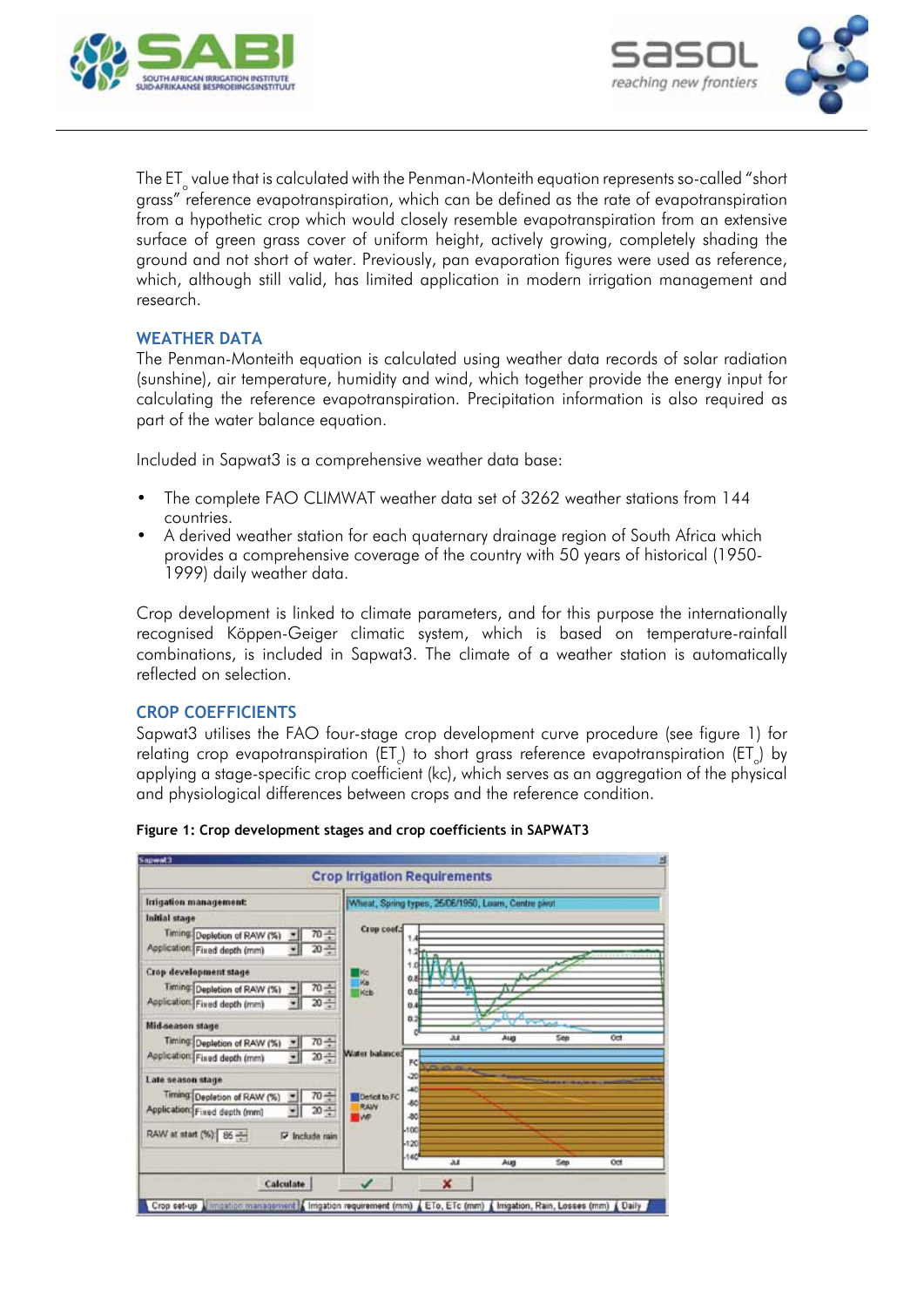





#### **Figure 2: Screen output showing irrigation requirements in SAPWAT3**

The relationship can be expressed by the equation  $\mathsf{ET}_{\mathrm{c}}\mathsf{=k}_{\mathrm{e}}$  x  $\mathsf{ET}_{\mathrm{o}}$ 

Typical values of expected average crop coefficients under a mild standard climatic condition, as well as correction factors for deviating climates and conditions, are published in FAO 56 and are applied in Sapwat3. Included in Sapwat3 are default stage length values for each of the crops and their options listed for each of the five climatic zones covering Southern Africa. Crop characteristics were reviewed with the help of experienced local crop scientists.

## **Crop evapotranspiration**

Sapwat3 makes use of the FAO 56 procedure that separates soil evaporation (represented by ke in Figure 1) from plant transpiration (kcb) and, therefore, conforms to the FAO 56 defaults that determine soil water characteristics and evaporation parameters. Furthermore, a statistical analysis is done on the results to show irrigation requirements for different levels of non-exceedence, giving the user the choice of designing for different levels of risk which would influence the capital and running cost of an irrigation system. Typical screen output can be seen in figure 2, with the median irrigation requirement in mm per month and summed for the season highlighted in yellow.

# **Additional program functions**

Sapwat3 also includes methodologies for estimating crop irrigation requirements for nonstandard situations, such as for saline soils and water, and water stress situations due to inadequate water supply.

Furthermore, the program can be applied for estimating the irrigation requirements for a single crop, for a field of multiple crops, for a single farm, for a group of farms (WUA), for a group of WUAs, for a WMA or for a river basin. Provision is made for printing comprehensive output tables, saving to file or exporting for further processing by spreadsheet applications.

Planning irrigation water use without considering the economic impact does not give enough of a picture on which to base future planning for crop production. A newly included enterprise budget module solves this problem.